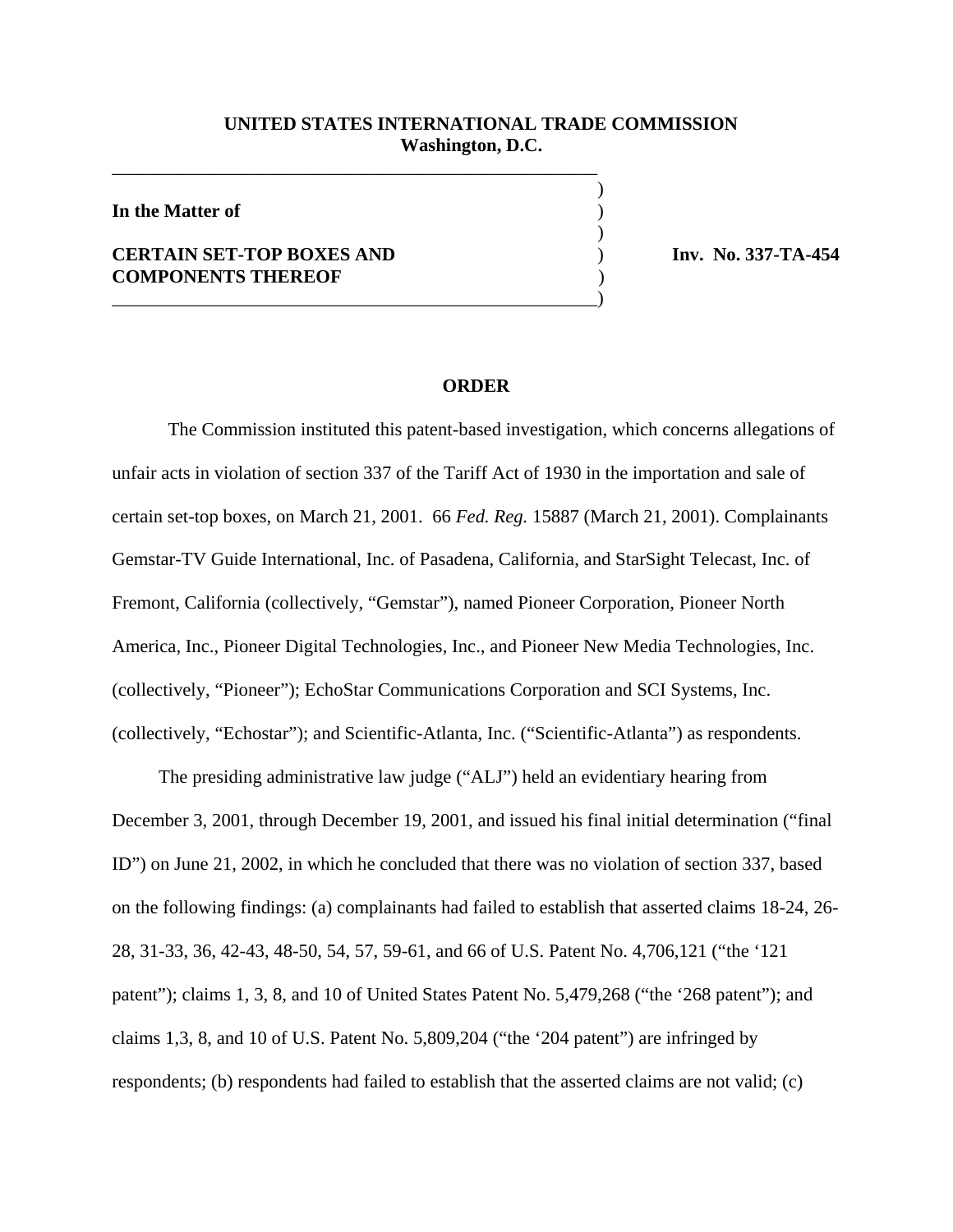respondents had established that the '121 patent is unenforceable for failure to name a coinventor; (d) complainants had engaged in patent misuse with respect to the '121 patent; (e) no industry exists in the United States, as required by subsection  $(a)(2)$  of section 337, that exploits each of the '121, 268, and '204 patents in issue; and (f) there has been an importation of the settop boxes which are the subject of this investigation.

 On July 5, 2002, all parties to this investigation, including the Commission investigative attorney, filed petitions for review of various portions of the final ID. On July 12, 2002, all the parties filed responses to the petitions for review.

On August 29, 2002, the Commission issued notice that it had determined to review in part, to take no position in part, and to not review in part the ALJ's final ID. Specifically, the Commission determined to review the issue of the technical prong of the domestic industry as it relates to claim 42 of '204 patent for the purpose of making a finding as to claim 42 of that patent that was omitted by the ALJ. The Commission also determined to take no position on the issue of patent misuse and to not review the remainder of the final ID. Finally, the Commission determined to affirm three ALJ rulings (involving ALJ Order No. 62, an ALJ ruling excluding evidence concerning the doctrine of equivalents, and an ALJ ruling limiting the testimony time of one witness) that were appealed to the Commission by the complainants. In light of these determinations, the Commission determined that there was no violation of section 337 in this investigation.

Gemstar appealed the Commission's final determination to the United States Court of Appeals for the Federal Circuit ("the Federal Circuit"). During the course of the appeal, Gemstar settled with Pioneer and EchoStar, and they were dismissed from the appeal. On